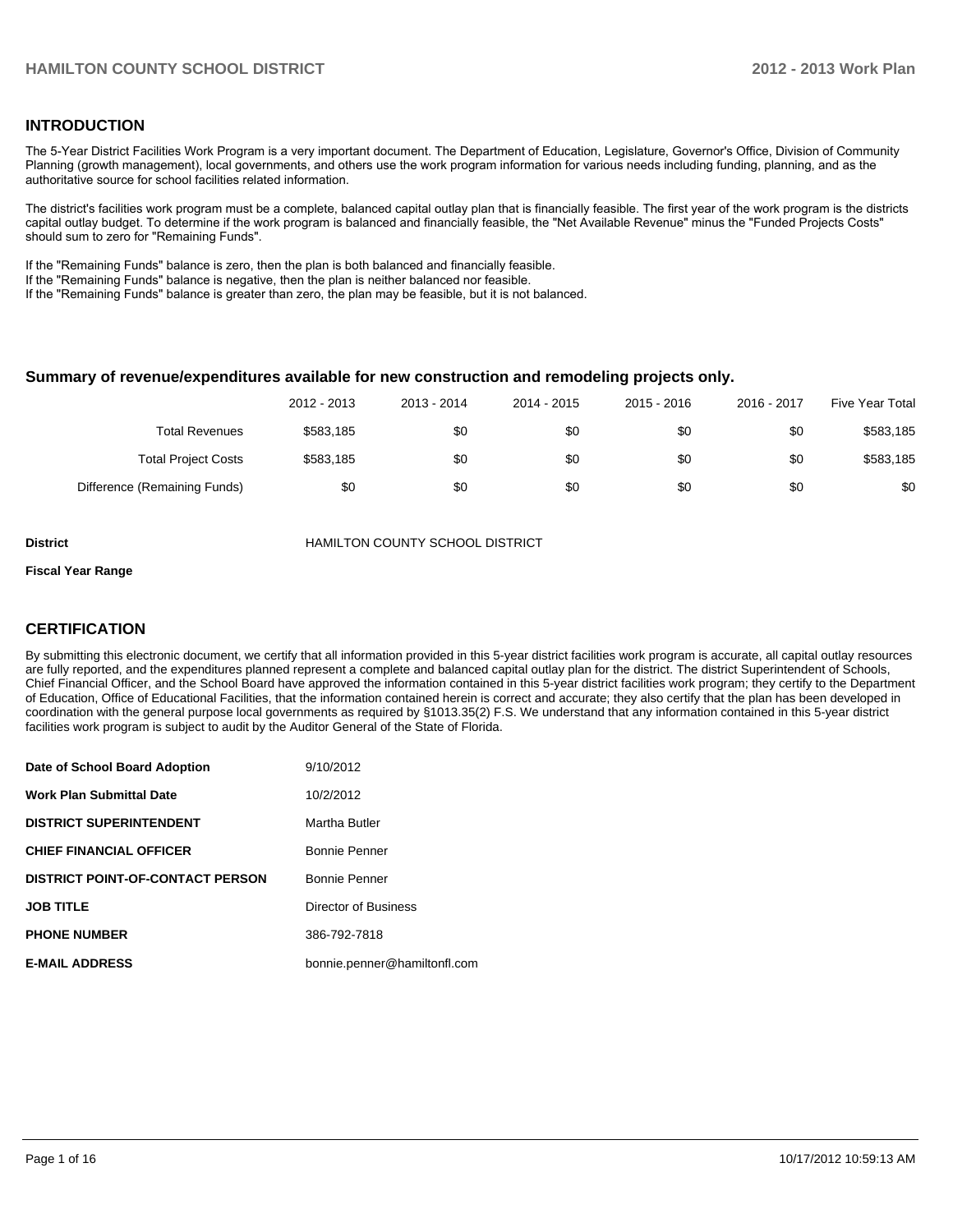# **Expenditures**

#### **Expenditure for Maintenance, Repair and Renovation from 1.50-Mills and PECO**

Annually, prior to the adoption of the district school budget, each school board must prepare a tentative district facilities work program that includes a schedule of major repair and renovation projects necessary to maintain the educational and ancillary facilities of the district.

|                                  | Item                                                                                                                                                                                                  | $2012 - 2013$<br><b>Actual Budget</b> | $2013 - 2014$<br>Projected | 2014 - 2015<br>Projected | $2015 - 2016$<br>Projected | 2016 - 2017<br>Projected | <b>Total</b> |  |  |  |
|----------------------------------|-------------------------------------------------------------------------------------------------------------------------------------------------------------------------------------------------------|---------------------------------------|----------------------------|--------------------------|----------------------------|--------------------------|--------------|--|--|--|
| <b>HVAC</b>                      |                                                                                                                                                                                                       | \$0                                   | \$25,604                   | \$27,000                 | \$30,000                   | \$50,000                 | \$132,604    |  |  |  |
| Locations:                       | CENTRAL HAMILTON ELEMENTARY, GENERAL SERVICES, GREENWOOD SCHOOL, JRE LEE COMPLEX, NORTH HAMILTON<br><b>ELEMENTARY</b>                                                                                 |                                       |                            |                          |                            |                          |              |  |  |  |
| Flooring                         |                                                                                                                                                                                                       | \$0                                   | \$75,000                   | \$50,000                 | \$5,000                    | \$25,000                 | \$155,000    |  |  |  |
| Locations:                       | CENTRAL HAMILTON ELEMENTARY, GENERAL SERVICES, GREENWOOD SCHOOL, HAMILTON COUNTY HIGH (NEW), HAMILTON<br>COUNTY SPORTS COMPLEX, JRE LEE COMPLEX, NORTH HAMILTON ELEMENTARY, SOUTH HAMILTON ELEMENTARY |                                       |                            |                          |                            |                          |              |  |  |  |
| Roofing                          |                                                                                                                                                                                                       | \$0                                   | \$125,000                  | \$137,050                | \$0                        | \$0                      | \$262,050    |  |  |  |
| Locations:                       | CENTRAL HAMILTON ELEMENTARY, GREENWOOD SCHOOL, JRE LEE COMPLEX, NORTH HAMILTON ELEMENTARY                                                                                                             |                                       |                            |                          |                            |                          |              |  |  |  |
| Safety to Life                   |                                                                                                                                                                                                       | \$0                                   | \$10,000                   | \$0                      | \$20,000                   | \$25,000                 | \$55,000     |  |  |  |
| Locations:                       | CENTRAL HAMILTON ELEMENTARY, GENERAL SERVICES, GREENWOOD SCHOOL, HAMILTON COUNTY HIGH (NEW), HAMILTON<br>COUNTY SPORTS COMPLEX, JRE LEE COMPLEX, NORTH HAMILTON ELEMENTARY, SOUTH HAMILTON ELEMENTARY |                                       |                            |                          |                            |                          |              |  |  |  |
| Fencing                          |                                                                                                                                                                                                       | \$0                                   | \$0                        | \$0                      | \$0                        | \$0                      | \$0          |  |  |  |
| Locations:                       | No Locations for this expenditure.                                                                                                                                                                    |                                       |                            |                          |                            |                          |              |  |  |  |
| Parking                          |                                                                                                                                                                                                       | \$0                                   | \$0                        | \$0                      | \$0                        | \$0                      | \$0          |  |  |  |
|                                  | Locations: No Locations for this expenditure.                                                                                                                                                         |                                       |                            |                          |                            |                          |              |  |  |  |
| Electrical                       |                                                                                                                                                                                                       | \$0                                   | \$0                        | \$0                      | \$0                        | \$0                      | \$0          |  |  |  |
| Locations:                       | No Locations for this expenditure.                                                                                                                                                                    |                                       |                            |                          |                            |                          |              |  |  |  |
| Fire Alarm                       |                                                                                                                                                                                                       | \$0                                   | \$0                        | \$0                      | \$0                        | \$0                      | \$0          |  |  |  |
|                                  | Locations: No Locations for this expenditure.                                                                                                                                                         |                                       |                            |                          |                            |                          |              |  |  |  |
| Telephone/Intercom System        |                                                                                                                                                                                                       | \$0                                   | \$10,000                   | \$0                      | \$25,000                   | \$0                      | \$35,000     |  |  |  |
|                                  | Locations:   CENTRAL HAMILTON ELEMENTARY, GENERAL SERVICES, JRE LEE COMPLEX, NORTH HAMILTON ELEMENTARY, SOUTH<br><b>HAMILTON ELEMENTARY</b>                                                           |                                       |                            |                          |                            |                          |              |  |  |  |
| <b>Closed Circuit Television</b> |                                                                                                                                                                                                       | \$0                                   | \$0                        | \$0                      | \$0                        | \$0                      | \$0          |  |  |  |
|                                  | Locations: No Locations for this expenditure.                                                                                                                                                         |                                       |                            |                          |                            |                          |              |  |  |  |
| Paint                            |                                                                                                                                                                                                       | \$0                                   | \$25,000                   | \$25,000                 | \$25,000                   | \$25,000                 | \$100,000    |  |  |  |
| Locations:                       | CENTRAL HAMILTON ELEMENTARY, GENERAL SERVICES, GREENWOOD SCHOOL, HAMILTON COUNTY HIGH (NEW), HAMILTON<br>COUNTY SPORTS COMPLEX, JRE LEE COMPLEX, NORTH HAMILTON ELEMENTARY, SOUTH HAMILTON ELEMENTARY |                                       |                            |                          |                            |                          |              |  |  |  |
| Maintenance/Repair               |                                                                                                                                                                                                       | \$0                                   | \$95.260                   | \$59.075                 | \$94.794                   | \$166.126                | \$415,255    |  |  |  |
| Locations:                       | CENTRAL HAMILTON ELEMENTARY, GENERAL SERVICES, GREENWOOD SCHOOL, HAMILTON COUNTY HIGH (NEW), HAMILTON<br>COUNTY SPORTS COMPLEX, JRE LEE COMPLEX, NORTH HAMILTON ELEMENTARY, SOUTH HAMILTON ELEMENTARY |                                       |                            |                          |                            |                          |              |  |  |  |
|                                  | <b>Sub Total:</b>                                                                                                                                                                                     | \$0                                   | \$365,864                  | \$298,125                | \$199,794                  | \$291,126                | \$1,154,909  |  |  |  |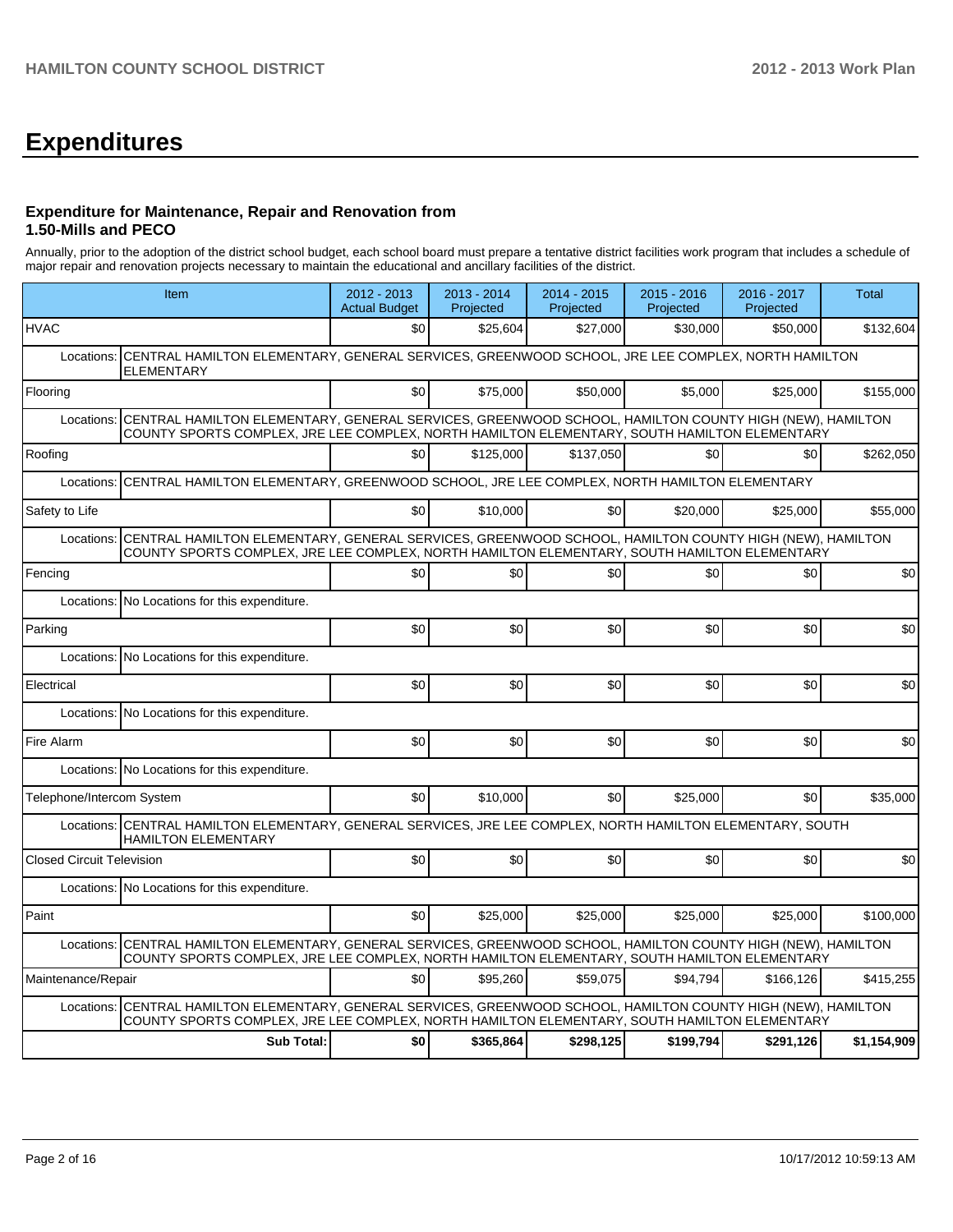## **HAMILTON COUNTY SCHOOL DISTRICT 2012 - 2013 Work Plan**

| <b>PECO Maintenance Expenditures</b> | \$0 | \$0       | \$110.466 | \$129,490 | \$142.984 | \$382,940   |
|--------------------------------------|-----|-----------|-----------|-----------|-----------|-------------|
| 1.50 Mill Sub Total: I               | \$0 | \$544.464 | \$567,059 | \$440,304 | \$475,890 | \$2.027.717 |

|                                                                                                                                                                                                                 | Other Items                                                                                                                                                                                                     | 2012 - 2013<br><b>Actual Budget</b> | $2013 - 2014$<br>Projected | $2014 - 2015$<br>Projected | $2015 - 2016$<br>Projected | 2016 - 2017<br>Projected | Total       |  |  |
|-----------------------------------------------------------------------------------------------------------------------------------------------------------------------------------------------------------------|-----------------------------------------------------------------------------------------------------------------------------------------------------------------------------------------------------------------|-------------------------------------|----------------------------|----------------------------|----------------------------|--------------------------|-------------|--|--|
| <b>EPA Compliance</b>                                                                                                                                                                                           |                                                                                                                                                                                                                 | \$0                                 | \$35,000                   | \$35,000                   | \$35,000                   | \$35,000                 | \$140,000   |  |  |
| Locations GENERAL SERVICES, NORTH HAMILTON ELEMENTARY                                                                                                                                                           |                                                                                                                                                                                                                 |                                     |                            |                            |                            |                          |             |  |  |
| Remodeling Schools                                                                                                                                                                                              |                                                                                                                                                                                                                 | \$0                                 | \$100,000                  | \$300,000                  | \$290,000                  | \$250,000                | \$940,000   |  |  |
| Locations GENERAL SERVICES, GREENWOOD SCHOOL, HAMILTON COUNTY HIGH (NEW), JRE LEE COMPLEX, NORTH HAMILTON<br>ELEMENTARY, SOUTH HAMILTON ELEMENTARY                                                              |                                                                                                                                                                                                                 |                                     |                            |                            |                            |                          |             |  |  |
| Filter Cleaning Service                                                                                                                                                                                         |                                                                                                                                                                                                                 | \$0                                 | \$26,000                   | \$26,500                   | \$27,000                   | \$27,748                 | \$107,248   |  |  |
|                                                                                                                                                                                                                 | Locations CENTRAL HAMILTON ELEMENTARY, GENERAL SERVICES, GREENWOOD SCHOOL, HAMILTON COUNTY HIGH (NEW), HAMILTON<br>COUNTY SPORTS COMPLEX, JRE LEE COMPLEX, NORTH HAMILTON ELEMENTARY, SOUTH HAMILTON ELEMENTARY |                                     |                            |                            |                            |                          |             |  |  |
| NEFEC Building Services                                                                                                                                                                                         |                                                                                                                                                                                                                 | \$0                                 | \$17,600                   | \$17.900                   | \$18,000                   | \$15,000                 | \$68,500    |  |  |
| Locations CENTRAL HAMILTON ELEMENTARY, GENERAL SERVICES, GREENWOOD SCHOOL, HAMILTON COUNTY HIGH (NEW), HAMILTON<br>COUNTY SPORTS COMPLEX, JRE LEE COMPLEX, NORTH HAMILTON ELEMENTARY, SOUTH HAMILTON ELEMENTARY |                                                                                                                                                                                                                 |                                     |                            |                            |                            |                          |             |  |  |
|                                                                                                                                                                                                                 | Total:                                                                                                                                                                                                          | \$0                                 | \$544,464                  | \$677,525                  | \$569,794                  | \$618,874                | \$2,410,657 |  |  |

# **Local 1.50 Mill Expenditure For Maintenance, Repair and Renovation**

Anticipated expenditures expected from local funding sources over the years covered by the current work plan.

| Item                                                         | 2012 - 2013<br><b>Actual Budget</b> | $2013 - 2014$<br>Projected | 2014 - 2015<br>Projected | $2015 - 2016$<br>Projected | 2016 - 2017<br>Projected | Total       |
|--------------------------------------------------------------|-------------------------------------|----------------------------|--------------------------|----------------------------|--------------------------|-------------|
| Remaining Maint and Repair from 1.5 Mills                    | \$0 <sub>1</sub>                    | \$544,464                  | \$567,059                | \$440,304                  | \$475,890                | \$2,027,717 |
| Maintenance/Repair Salaries                                  | \$0                                 | \$110,000                  | \$110,000                | \$200,000                  | \$200,000                | \$620,000   |
| <b>School Bus Purchases</b>                                  | \$250,000                           | \$250,000                  | \$250,000                | \$250,000                  | \$250,000                | \$1,250,000 |
| <b>Other Vehicle Purchases</b>                               | \$30,000                            | \$0                        | \$0                      | \$40,000                   | \$0                      | \$70,000    |
| Capital Outlay Equipment                                     | \$75,000                            | \$5,000                    | \$5,000                  | \$15,000                   | \$50,000                 | \$150,000   |
| <b>Rent/Lease Payments</b>                                   | \$0                                 | \$0                        | \$0                      | \$0                        | \$0                      | \$0         |
| <b>COP Debt Service</b>                                      | \$0                                 | \$0                        | \$0                      | \$0                        | \$0                      | \$0         |
| Rent/Lease Relocatables                                      | \$0                                 | \$40,000                   | \$40,000                 | \$40,000                   | \$40,000                 | \$160,000   |
| <b>Environmental Problems</b>                                | \$0                                 | \$0                        | \$0                      | \$0                        | \$0                      | \$0         |
| s.1011.14 Debt Service                                       | \$0                                 | \$0                        | \$0                      | \$0                        | \$0                      | \$0         |
| <b>Special Facilities Construction Account</b>               | \$0                                 | \$0                        | \$0                      | \$0                        | \$0                      | \$0         |
| Premiums for Property Casualty Insurance - 1011.71<br>(4a,b) | \$140,000                           | \$150,000                  | \$155,000                | \$160,000                  | \$150,000                | \$755,000   |
| Qualified School Construction Bonds (QSCB)                   | \$0                                 | \$0                        | \$0                      | \$0                        | \$0                      | \$0         |
| Qualified Zone Academy Bonds (QZAB)                          | \$0                                 | \$0                        | \$0                      | \$0                        | \$0                      | \$0         |
| <b>Local Expenditure Totals:</b>                             | \$495,000                           | \$1,099,464                | \$1,127,059              | \$1,145,304                | \$1,165,890              | \$5,032,717 |

# **Revenue**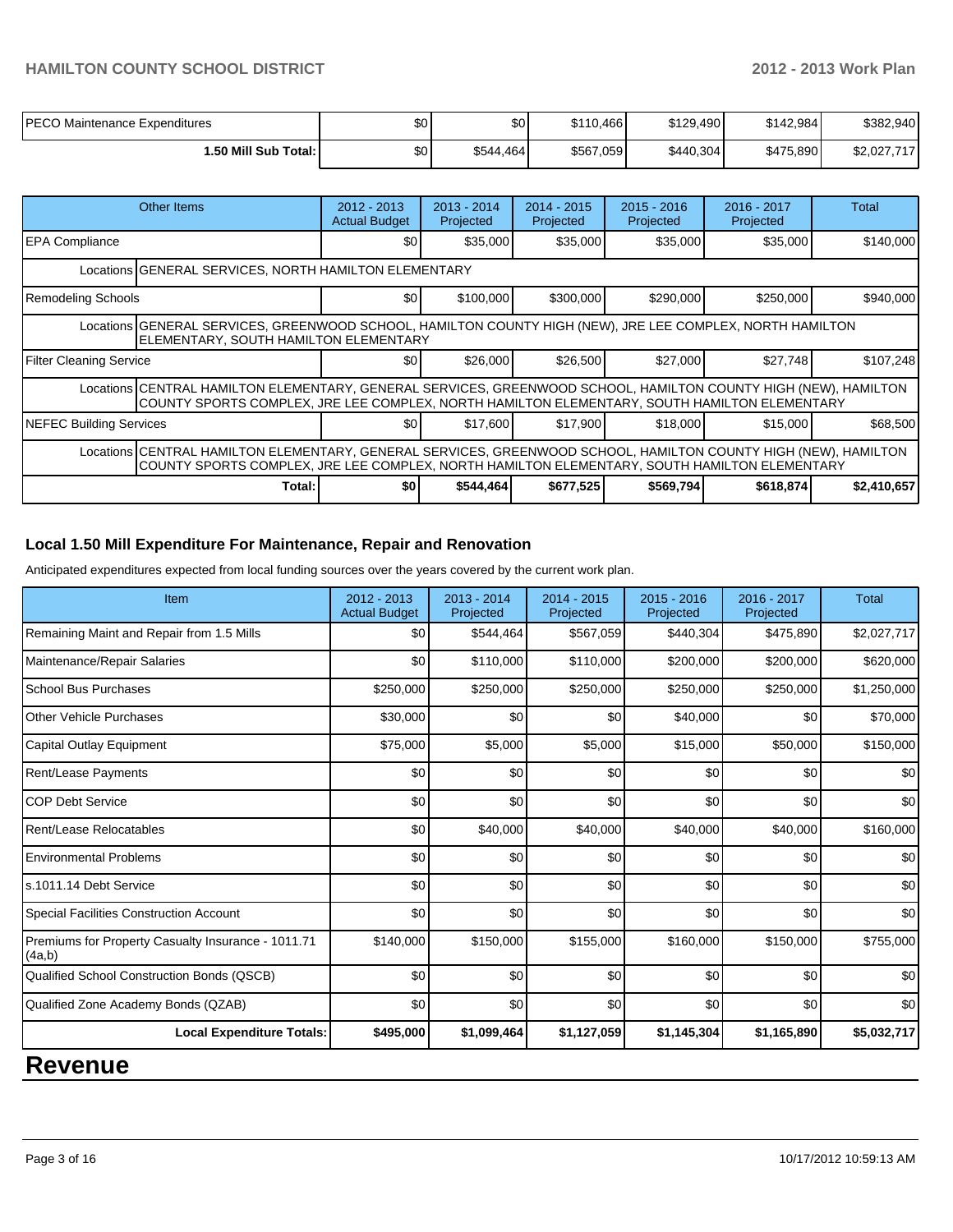#### **1.50 Mill Revenue Source**

Schedule of Estimated Capital Outlay Revenue from each currently approved source which is estimated to be available for expenditures on the projects included in the tentative district facilities work program. All amounts are NET after considering carryover balances, interest earned, new COP's, 1011.14 and 1011.15 loans, etc. Districts cannot use 1.5-Mill funds for salaries except for those explicitly associated with maintenance/repair projects. (1011.71 (5), F.S.)

| <b>Item</b>                                                                      | Fund | $2012 - 2013$<br><b>Actual Value</b> | $2013 - 2014$<br>Projected | $2014 - 2015$<br>Projected | $2015 - 2016$<br>Projected | $2016 - 2017$<br>Projected | Total           |
|----------------------------------------------------------------------------------|------|--------------------------------------|----------------------------|----------------------------|----------------------------|----------------------------|-----------------|
| (1) Non-exempt property<br>assessed valuation                                    |      | \$738,869,277                        | \$753,646,663              | \$768,719,596              | \$784,093,988              | \$799,775,867              | \$3,845,105,391 |
| (2) The Millege projected for<br>discretionary capital outlay per<br>s.1011.71   |      | 1.50                                 | 1.50                       | 1.50                       | 1.50                       | 1.50                       |                 |
| (3) Full value of the 1.50-Mill<br>discretionary capital outlay per<br>s.1011.71 |      | \$1,241,300                          | \$1,266,126                | \$1,291,449                | \$1,317,278                | \$1,343,623                | \$6,459,776     |
| (4) Value of the portion of the 1.50<br>-Mill ACTUALLY levied                    | 370  | \$1,063,972                          | \$1,085,251                | \$1,106,956                | \$1,129,095                | \$1,151,677                | \$5,536,951     |
| $(5)$ Difference of lines $(3)$ and $(4)$                                        |      | \$177,328                            | \$180,875                  | \$184,493                  | \$188,183                  | \$191,946                  | \$922,825       |

#### **PECO Revenue Source**

The figure in the row designated "PECO Maintenance" will be subtracted from funds available for new construction because PECO maintenance dollars cannot be used for new construction.

| Item                                  | Fund | $2012 - 2013$<br><b>Actual Budget</b> | $2013 - 2014$<br>Projected | 2014 - 2015<br>Projected | $2015 - 2016$<br>Projected | 2016 - 2017<br>Projected | Total     |
|---------------------------------------|------|---------------------------------------|----------------------------|--------------------------|----------------------------|--------------------------|-----------|
| <b>IPECO New Construction</b>         | 340  | \$0                                   | \$0 <sub>1</sub>           | \$5,890                  | \$1.996                    | \$0                      | \$7,886   |
| <b>IPECO Maintenance Expenditures</b> |      | \$0                                   | \$0                        | \$110.466                | \$129.490                  | \$142.984                | \$382,940 |
|                                       |      | \$0 I                                 | \$0                        | \$116.356                | \$131,486                  | \$142,984                | \$390,826 |

#### **CO & DS Revenue Source**

Revenue from Capital Outlay and Debt Service funds.

| <b>Item</b>                                        | Fund | $2012 - 2013$<br><b>Actual Budget</b> | $2013 - 2014$<br>Projected | $2014 - 2015$<br>Projected | $2015 - 2016$<br>Projected | $2016 - 2017$<br>Projected | Total    |
|----------------------------------------------------|------|---------------------------------------|----------------------------|----------------------------|----------------------------|----------------------------|----------|
| ICO & DS Cash Flow-through<br><b>I</b> Distributed | 360  | \$13.568                              | \$13.568                   | \$13.568                   | \$13.568                   | \$13.568                   | \$67,840 |
| ICO & DS Interest on<br>Undistributed CO           | 360  | \$645                                 | \$645                      | \$645                      | \$645                      | \$645                      | \$3,225  |
|                                                    |      | \$14,213                              | \$14.213                   | \$14,213                   | \$14.213                   | \$14,213                   | \$71,065 |

#### **Fair Share Revenue Source**

Nothing reported for this section. All legally binding commitments for proportionate fair-share mitigation for impacts on public school facilities must be included in the 5-year district work program.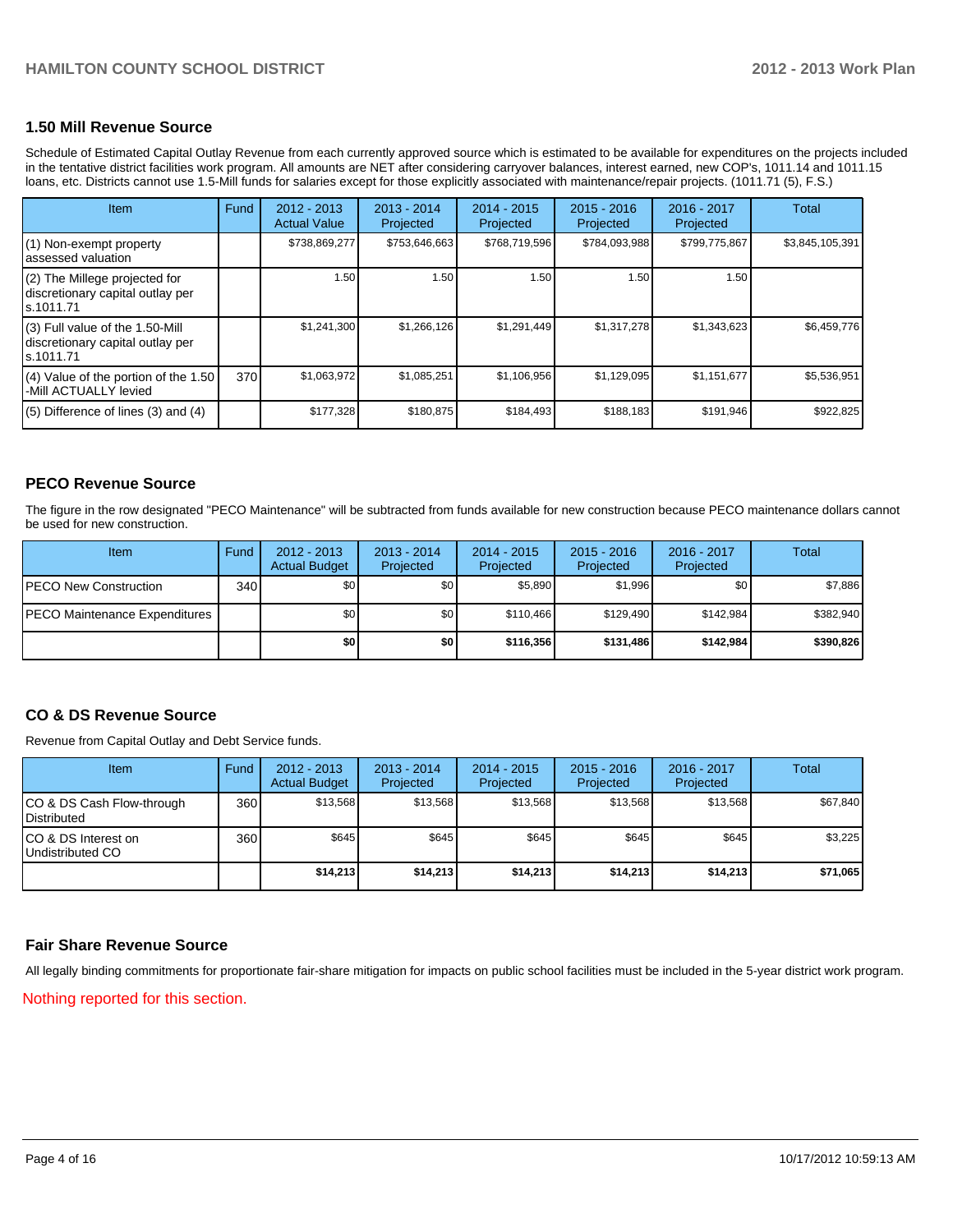#### **Sales Surtax Referendum**

Specific information about any referendum for a 1-cent or ½-cent surtax referendum during the previous year.

**Did the school district hold a surtax referendum during the past fiscal year 2011 - 2012?**

No

### **Additional Revenue Source**

Any additional revenue sources

| Item                                                                                                                      | 2012 - 2013<br><b>Actual Value</b> | 2013 - 2014<br>Projected | 2014 - 2015<br>Projected | $2015 - 2016$<br>Projected | 2016 - 2017<br>Projected | <b>Total</b> |
|---------------------------------------------------------------------------------------------------------------------------|------------------------------------|--------------------------|--------------------------|----------------------------|--------------------------|--------------|
| Proceeds from a s.1011.14/15 F.S. Loans                                                                                   | \$0                                | \$0                      | \$0                      | \$0                        | \$0                      | \$0          |
| District Bonds - Voted local bond<br>referendum proceeds per s.9, Art VII<br><b>State Constitution</b>                    | \$0                                | \$0                      | \$0                      | \$0                        | \$0                      | \$0          |
| Proceeds from Special Act Bonds                                                                                           | \$0                                | \$0                      | \$0                      | \$0                        | \$0                      | \$0          |
| Estimated Revenue from CO & DS Bond<br>Sale                                                                               | \$0                                | \$0                      | \$0                      | \$0                        | \$0                      | \$0          |
| Proceeds from Voted Capital<br>Improvements millage                                                                       | \$0                                | \$0                      | \$0                      | \$0                        | \$0                      | \$0          |
| Other Revenue for Other Capital Projects                                                                                  | \$0                                | \$0                      | \$0                      | \$0                        | \$0                      | \$0          |
| Proceeds from 1/2 cent sales surtax<br>authorized by school board                                                         | \$0                                | \$0                      | \$0                      | \$0                        | \$0                      | \$0          |
| Proceeds from local governmental<br>infrastructure sales surtax                                                           | \$0                                | \$0                      | \$0                      | \$0                        | \$0                      | \$0          |
| Proceeds from Certificates of<br>Participation (COP's) Sale                                                               | \$0                                | \$0                      | \$0                      | \$0                        | \$0                      | \$0          |
| Classrooms First Bond proceeds amount<br>authorized in FY 1997-98                                                         | \$0                                | \$0                      | \$0                      | \$0                        | \$0                      | \$0          |
| <b>Classrooms for Kids</b>                                                                                                | \$0                                | \$0                      | \$0                      | \$0                        | \$0                      | \$0          |
| <b>District Equity Recognition</b>                                                                                        | \$0                                | \$0                      | \$0                      | \$0                        | \$0                      | \$0          |
| <b>Federal Grants</b>                                                                                                     | \$0                                | \$0                      | \$0                      | \$0                        | \$0                      | \$0          |
| Proportionate share mitigation (actual<br>cash revenue only, not in kind donations)                                       | \$0                                | \$0                      | \$0                      | \$0                        | \$0                      | \$0          |
| Impact fees received                                                                                                      | \$0                                | \$0                      | \$0                      | \$0                        | \$0                      | \$0          |
| Private donations                                                                                                         | \$0                                | \$0                      | \$0                      | \$0                        | \$0                      | \$0          |
| Grants from local governments or not-for-<br>profit organizations                                                         | \$0                                | \$0                      | \$0                      | \$0                        | \$0                      | \$0          |
| Interest, Including Profit On Investment                                                                                  | \$0                                | \$0                      | \$0                      | \$0                        | \$0                      | \$0          |
| Revenue from Bonds pledging proceeds<br>from 1 cent or 1/2 cent Sales Surtax                                              | \$0                                | \$0                      | \$0                      | \$0                        | \$0                      | \$0          |
| <b>Total Fund Balance Carried Forward</b>                                                                                 | \$0                                | \$0                      | \$0                      | \$0                        | \$0                      | \$0          |
| General Capital Outlay Obligated Fund<br><b>Balance Carried Forward From Total</b><br><b>Fund Balance Carried Forward</b> | \$0                                | \$0                      | \$0                      | \$0                        | \$0                      | \$0          |
| <b>Special Facilities Construction Account</b>                                                                            | \$0                                | \$0                      | \$0                      | \$0                        | \$0                      | \$0          |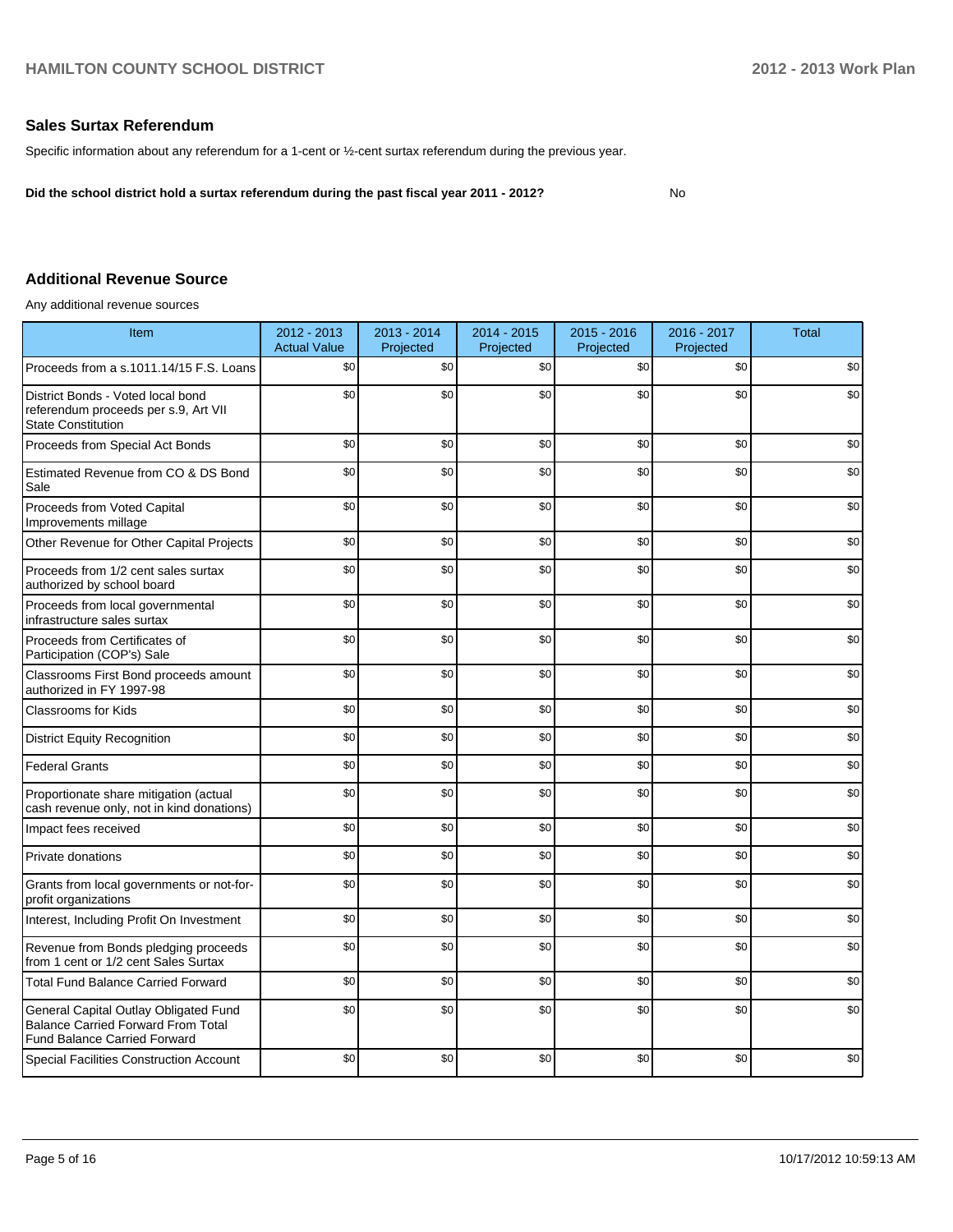| One Cent - 1/2 Cent Sales Surtax Debt<br><b>I</b> Service From Total Fund Balance Carried I<br><b>IForward</b> |     | \$0 | \$0 | SO I | \$0  | <b>SO</b> I      |
|----------------------------------------------------------------------------------------------------------------|-----|-----|-----|------|------|------------------|
| Capital Outlay Projects Funds Balance<br>Carried Forward From Total Fund<br><b>Balance Carried Forward</b>     |     |     | \$0 | SO I | \$0  | \$0 <sub>1</sub> |
| <b>Subtotal</b>                                                                                                | \$0 | \$0 | \$0 | \$0  | ا 30 | \$0              |

# **Total Revenue Summary**

| <b>Item Name</b>                                           | $2012 - 2013$<br><b>Budget</b> | $2013 - 2014$<br>Projected | $2014 - 2015$<br>Projected | $2015 - 2016$<br>Projected | $2016 - 2017$<br>Projected | <b>Five Year Total</b> |
|------------------------------------------------------------|--------------------------------|----------------------------|----------------------------|----------------------------|----------------------------|------------------------|
| Local 1.5 Mill Discretionary Capital Outlay<br>l Revenue   | \$1,063,972                    | \$1,085,251                | \$1,106,956                | \$1,129,095                | \$1,151,677                | \$5,536,951            |
| PECO and 1.5 Mill Maint and Other 1.5<br>Mill Expenditures | (S495.000)                     | (\$1,099,464)              | (\$1,127,059)              | (S1, 145, 304)             | (\$1,165,890)              | (\$5,032,717)          |
| IPECO Maintenance Revenue                                  | \$0                            | \$0                        | \$110.466                  | \$129.490                  | \$142.984                  | \$382,940              |
| <b>Available 1.50 Mill for New</b><br><b>Construction</b>  | \$568,972                      | ( \$14, 213)               | ( \$20, 103)               | ( \$16, 209)               | ( \$14, 213)               | \$504,234              |

| <b>Item Name</b>                      | 2012 - 2013<br><b>Budget</b> | $2013 - 2014$<br>Projected | $2014 - 2015$<br>Projected | $2015 - 2016$<br>Projected | 2016 - 2017<br>Projected | <b>Five Year Total</b> |
|---------------------------------------|------------------------------|----------------------------|----------------------------|----------------------------|--------------------------|------------------------|
| ICO & DS Revenue                      | \$14,213                     | \$14,213                   | \$14,213                   | \$14,213                   | \$14,213                 | \$71,065               |
| <b>IPECO New Construction Revenue</b> | \$0                          | \$0                        | \$5,890                    | \$1,996                    | \$0                      | \$7,886                |
| Other/Additional Revenue              | \$0                          | \$0                        | \$0                        | \$0                        | \$0 <sub>1</sub>         | \$0                    |
| <b>Total Additional Revenuel</b>      | \$14,213                     | \$14,213                   | \$20,103                   | \$16,209                   | \$14,213                 | \$78,951               |
| <b>Total Available Revenue</b>        | \$583,185                    | \$0                        | \$0                        | \$0                        | \$0                      | \$583,185              |

# **Project Schedules**

## **Capacity Project Schedules**

A schedule of capital outlay projects necessary to ensure the availability of satisfactory classrooms for the projected student enrollment in K-12 programs.

Nothing reported for this section.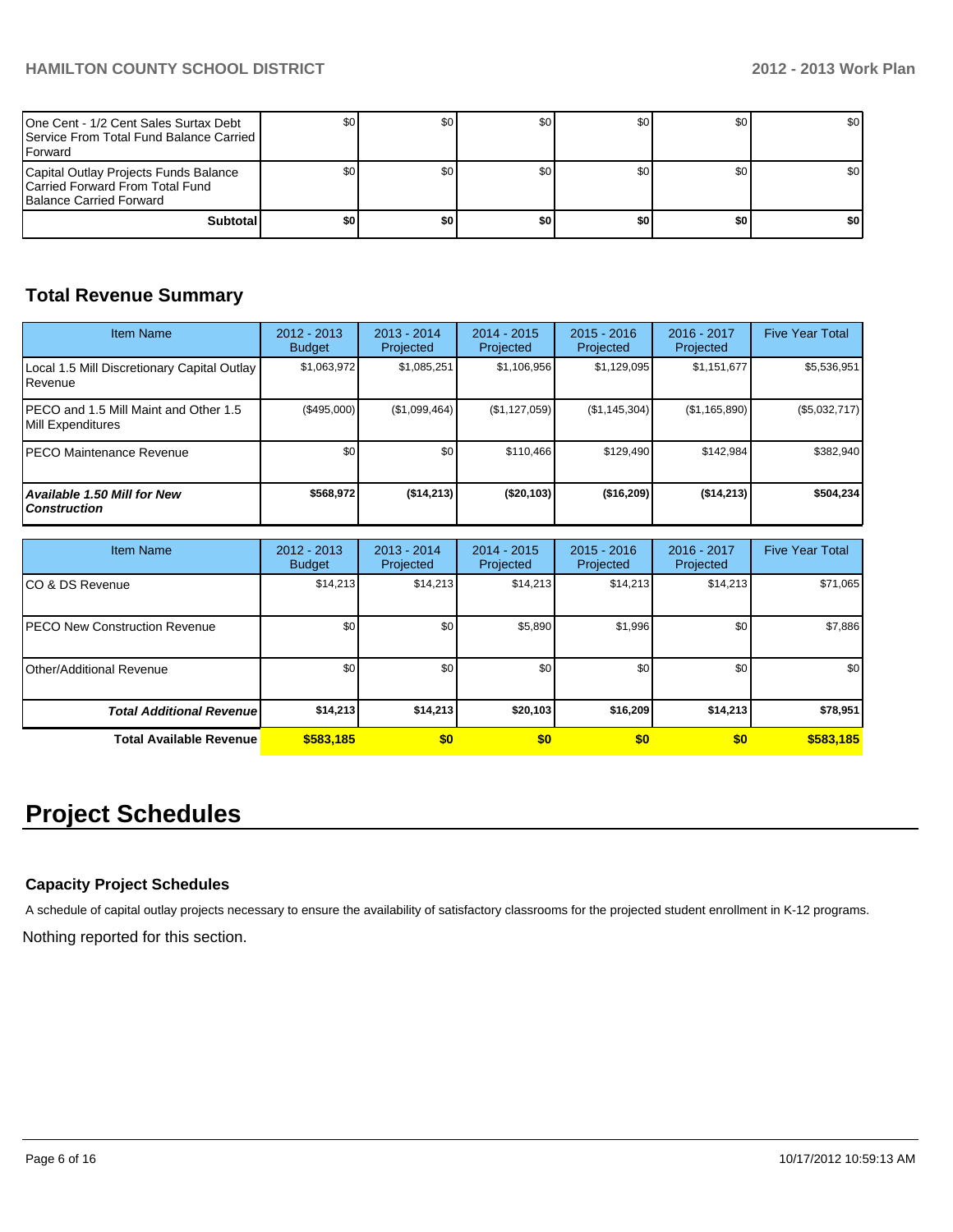| <b>Planned Cost:</b>     |  |  |  |
|--------------------------|--|--|--|
| <b>Student Stations:</b> |  |  |  |
| Total Classrooms:        |  |  |  |
| Gross Sq Ft:             |  |  |  |

#### **Other Project Schedules**

Major renovations, remodeling, and additions of capital outlay projects that do not add capacity to schools.

| <b>Project Description</b>             | Location                                       | $2012 - 2013$<br><b>Actual Budget</b> | $2013 - 2014$<br>Projected | $2014 - 2015$<br>Projected | $2015 - 2016$<br>Projected | 2016 - 2017<br>Projected | <b>Total</b>  | Funded |
|----------------------------------------|------------------------------------------------|---------------------------------------|----------------------------|----------------------------|----------------------------|--------------------------|---------------|--------|
| Kitchen Renovation                     | <b>ICENTRAL HAMILTON</b><br><b>IELEMENTARY</b> | \$483.185                             | \$0                        | \$0                        | \$0                        | \$OI                     | \$483,185 Yes |        |
| Renovate bathrooms in main<br>building | <b>URE LEE COMPLEX</b>                         | \$100,000                             | \$0                        | \$0                        | \$0                        | \$0                      | \$100,000 Yes |        |
|                                        |                                                | \$583,185                             | \$0                        | \$0                        | \$0                        | \$0                      | \$583,185     |        |

#### **Additional Project Schedules**

Any projects that are not identified in the last approved educational plant survey.

Nothing reported for this section.

## **Non Funded Growth Management Project Schedules**

Schedule indicating which projects, due to planned development, that CANNOT be funded from current revenues projected over the next five years.

Nothing reported for this section.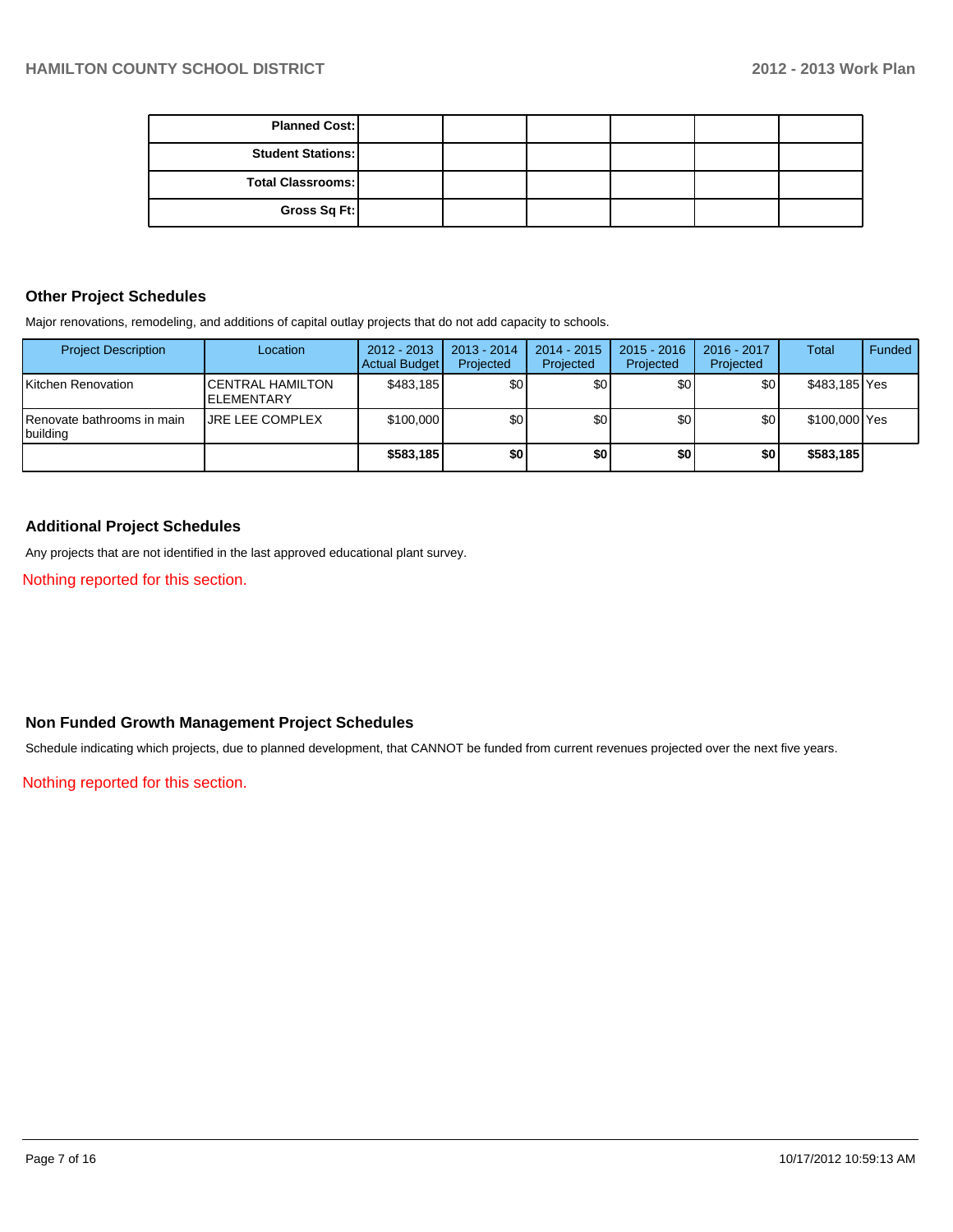# **Tracking**

## **Capacity Tracking**

| Location                                   | $2012 -$<br>2013 Satis.<br>Stu. Sta. | Actual<br>$2012 -$<br>2013 FISH<br>Capacity | Actual<br>$2011 -$<br>2012<br><b>COFTE</b> | # Class<br><b>Rooms</b> | Actual<br>Average<br>$2012 -$<br>2013 Class<br><b>Size</b> | Actual<br>$2012 -$<br>2013<br><b>Utilization</b> | <b>New</b><br>Stu.<br>Capacity | <b>New</b><br>Rooms to<br>be<br>Added/Re<br>moved | Projected<br>$2016 -$<br>2017<br><b>COFTE</b> | Projected<br>$2016 -$<br>2017<br><b>Utilization</b> | Projected<br>$2016 -$<br>2017 Class<br><b>Size</b> |
|--------------------------------------------|--------------------------------------|---------------------------------------------|--------------------------------------------|-------------------------|------------------------------------------------------------|--------------------------------------------------|--------------------------------|---------------------------------------------------|-----------------------------------------------|-----------------------------------------------------|----------------------------------------------------|
| ICENTRAL HAMILTON<br>IELEMENTARY           | 710                                  | 710                                         | 319                                        | 37                      | $\overline{9}$                                             | 45.00 %                                          |                                |                                                   | 350                                           | 49.00 %                                             | 9                                                  |
| <b>IHAMILTON COUNTY</b><br>ISPORTS COMPLEX | 30                                   | 0                                           |                                            |                         | $\Omega$                                                   | 0.00%                                            |                                | $\Omega$                                          | $\Omega$                                      | 0.00%                                               | $\mathbf 0$                                        |
| INORTH HAMILTON<br>IELEMENTARY             | 482                                  | 482                                         | 424                                        | 25                      | 17                                                         | 88.00 %                                          |                                | C                                                 | 430                                           | 89.00 %                                             | 17                                                 |
| ISOUTH HAMILTON<br>IELEMENTARY             | 294                                  | 294                                         | 195                                        | 15                      | 13                                                         | 66.00 %                                          |                                | $\Omega$                                          | 197                                           | 67.00 %                                             | 13                                                 |
| IGREENWOOD SCHOOL                          | 90                                   | 90                                          | 34                                         | 9                       | 4                                                          | 37.00 %                                          |                                | $\Omega$                                          | 17                                            | 19.00 %                                             | $\overline{2}$                                     |
| IHAMILTON COUNTY<br>HIGH (NEW)             | 1,135                                | 1,021                                       | 585                                        | 48                      | 12                                                         | 57.00 %                                          | $\Omega$                       | $\Omega$                                          | 595                                           | 58.00 %                                             | 12                                                 |
|                                            | 2,741                                | 2,597                                       | 1,556                                      | 135                     | 12                                                         | 59.92 %                                          |                                | ŋ                                                 | 1,589                                         | 61.19 %                                             | 12                                                 |

The COFTE Projected Total (1,589) for 2016 - 2017 must match the Official Forecasted COFTE Total (1,588 ) for 2016 - 2017 before this section can be completed. In the event that the COFTE Projected Total does not match the Official forecasted COFTE, then the Balanced Projected COFTE Table should be used to balance COFTE.

| Projected COFTE for 2016 - 2017 |       |  |  |  |  |  |
|---------------------------------|-------|--|--|--|--|--|
| Elementary (PK-3)               | 567   |  |  |  |  |  |
| Middle (4-8)                    | 631   |  |  |  |  |  |
| High (9-12)                     | 391   |  |  |  |  |  |
|                                 | 1,588 |  |  |  |  |  |

| <b>Grade Level Type</b> | <b>Balanced Projected</b><br>COFTE for 2016 - 2017 |
|-------------------------|----------------------------------------------------|
| Elementary (PK-3)       |                                                    |
| Middle (4-8)            |                                                    |
| High (9-12)             |                                                    |
|                         | 1,589                                              |

## **Relocatable Replacement**

Number of relocatable classrooms clearly identified and scheduled for replacement in the school board adopted financially feasible 5-year district work program.

| Location                     | 2012 - 2013   2013 - 2014 | 2014 - 2015   2015 - 2016   2016 - 2017 | Year 5 Total |
|------------------------------|---------------------------|-----------------------------------------|--------------|
| ICENTRAL HAMILTON ELEMENTARY |                           |                                         |              |
| INORTH HAMILTON ELEMENTARY   |                           |                                         | 31           |
| ISOUTH HAMILTON ELEMENTARY   |                           |                                         | 31           |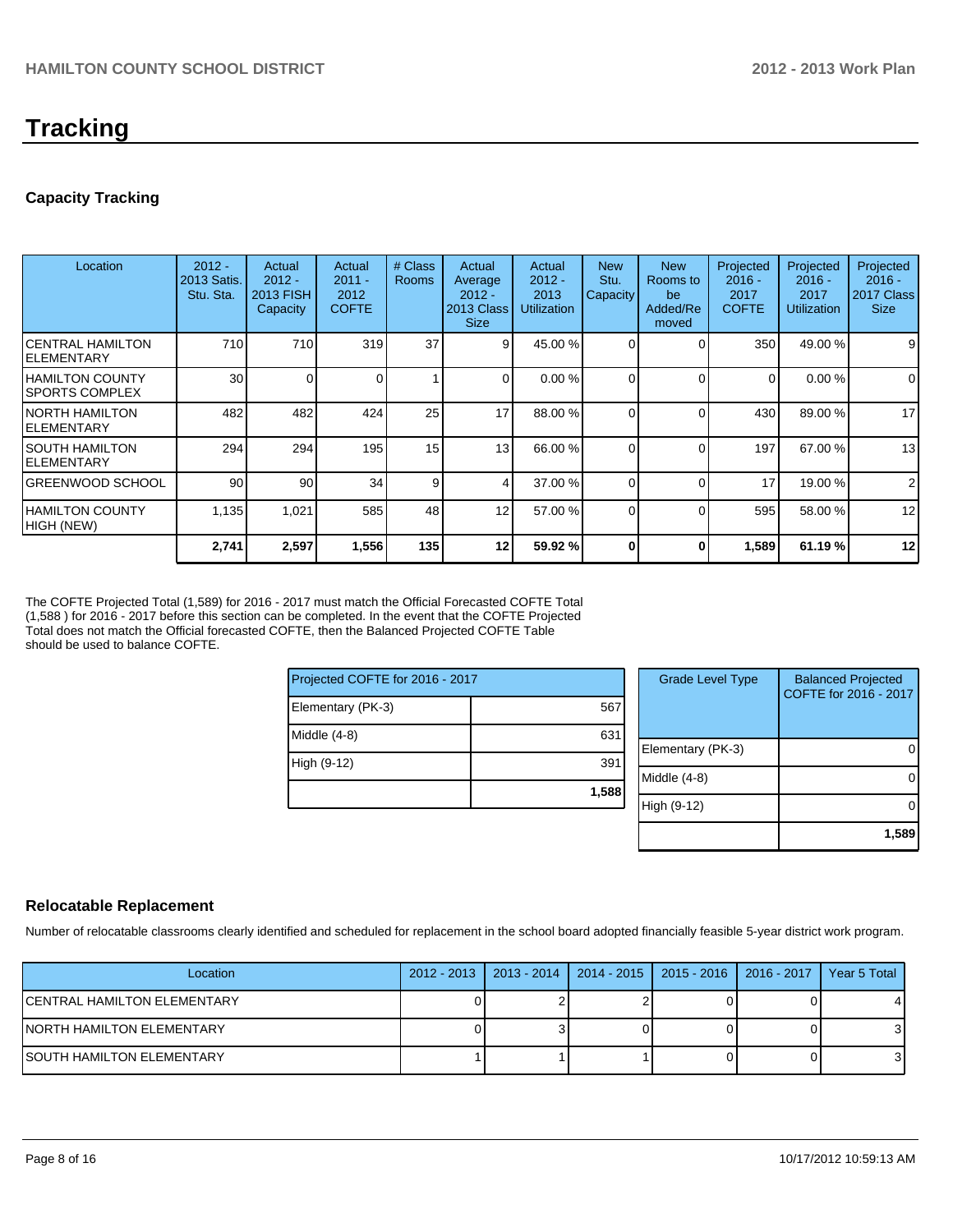| IGREENWOOD SCHOOL                 |  |  |         |
|-----------------------------------|--|--|---------|
| Total Relocatable Replacements: I |  |  | ໍ່<br>w |

#### **Charter Schools Tracking**

Information regarding the use of charter schools.

Nothing reported for this section.

#### **Special Purpose Classrooms Tracking**

The number of classrooms that will be used for certain special purposes in the current year, by facility and type of classroom, that the district will, 1), not use for educational purposes, and 2), the co-teaching classrooms that are not open plan classrooms and will be used for educational purposes.

| School | <b>School Type</b>                     | # of Elementary<br>K-3 Classrooms | # of Middle 4-8<br><b>Classrooms</b> | # of High $9-12$<br><b>Classrooms</b> | # of $ESE$<br><b>Classrooms</b> | # of Combo<br><b>Classrooms</b> | Total<br><b>Classrooms</b> |
|--------|----------------------------------------|-----------------------------------|--------------------------------------|---------------------------------------|---------------------------------|---------------------------------|----------------------------|
|        | <b>Total Educational Classrooms: I</b> |                                   |                                      |                                       |                                 |                                 | 0                          |
|        |                                        |                                   |                                      |                                       |                                 |                                 |                            |
| School | <b>School Type</b>                     | # of Elementary<br>K-3 Classrooms | # of Middle 4-8<br><b>Classrooms</b> | # of High $9-12$<br><b>Classrooms</b> | # of $ESE$<br><b>Classrooms</b> | # of Combo<br><b>Classrooms</b> | Total<br><b>Classrooms</b> |
|        | <b>Total Co-Teaching Classrooms:</b>   |                                   |                                      |                                       |                                 |                                 | 0                          |

#### **Infrastructure Tracking**

**Necessary offsite infrastructure requirements resulting from expansions or new schools. This section should include infrastructure information related to capacity project schedules and other project schedules (Section 4).**

Not Specified

**Proposed location of planned facilities, whether those locations are consistent with the comprehensive plans of all affected local governments, and recommendations for infrastructure and other improvements to land adjacent to existing facilities. Provisions of 1013.33(12), (13) and (14) and 1013.36 must be addressed for new facilities planned within the 1st three years of the plan (Section 5).**

Not Specified

**Consistent with Comp Plan?** No

#### **Net New Classrooms**

The number of classrooms, by grade level and type of construction, that were added during the last fiscal year.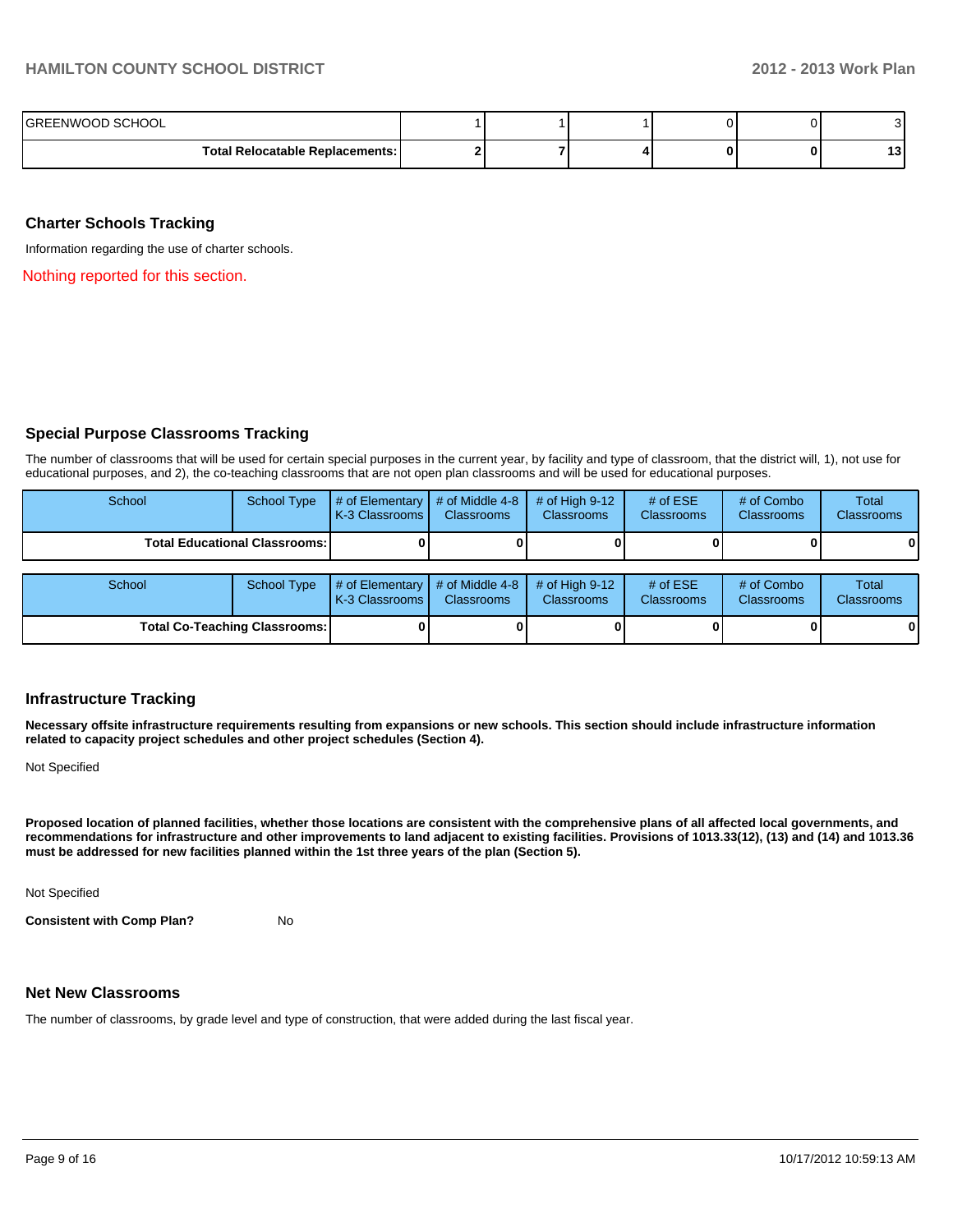| List the net new classrooms added in the 2011 - 2012 fiscal year.                                                                                       |                              |                            |                              |                        | List the net new classrooms to be added in the 2012 - 2013 fiscal<br>vear. |                             |                                 |                        |
|---------------------------------------------------------------------------------------------------------------------------------------------------------|------------------------------|----------------------------|------------------------------|------------------------|----------------------------------------------------------------------------|-----------------------------|---------------------------------|------------------------|
| "Classrooms" is defined as capacity carrying classrooms that are added to increase<br>capacity to enable the district to meet the Class Size Amendment. |                              |                            |                              |                        | Totals for fiscal year 2012 - 2013 should match totals in Section 15A.     |                             |                                 |                        |
| Location                                                                                                                                                | $2011 - 2012$ #<br>Permanent | $2011 - 2012$ #<br>Modular | 2011 - 2012 #<br>Relocatable | $2011 - 2012$<br>Total | $2012 - 2013$ #<br>Permanent                                               | $2012 - 2013 \#$<br>Modular | $2012 - 2013 \#$<br>Relocatable | $2012 - 2013$<br>Total |
| Elementary (PK-3)                                                                                                                                       |                              |                            |                              |                        |                                                                            |                             |                                 |                        |
| Middle $(4-8)$                                                                                                                                          |                              |                            |                              |                        |                                                                            |                             |                                 |                        |
| High (9-12)                                                                                                                                             |                              |                            |                              |                        |                                                                            |                             |                                 |                        |
|                                                                                                                                                         |                              |                            |                              |                        |                                                                            |                             |                                 |                        |

## **Relocatable Student Stations**

Number of students that will be educated in relocatable units, by school, in the current year, and the projected number of students for each of the years in the workplan.

| <b>Site</b>                                | $2012 - 2013$ | $2013 - 2014$   | $2014 - 2015$ | $2015 - 2016$ | 2016 - 2017 | 5 Year Average  |
|--------------------------------------------|---------------|-----------------|---------------|---------------|-------------|-----------------|
| HAMILTON COUNTY HIGH (NEW)                 |               |                 |               |               |             |                 |
| <b>CENTRAL HAMILTON ELEMENTARY</b>         | 162           | 144             |               |               |             | 61              |
| HAMILTON COUNTY SPORTS COMPLEX             |               |                 |               |               |             |                 |
| <b>INORTH HAMILTON ELEMENTARY</b>          |               |                 |               |               |             | 14 <sup>1</sup> |
| <b>SOUTH HAMILTON ELEMENTARY</b>           |               |                 |               |               |             |                 |
| IGREENWOOD SCHOOL                          | 30            | 30 <sub>l</sub> |               |               |             | 12 <sub>l</sub> |
| Totals for UAMILTON COUNTY COUOOL DICTRICT |               |                 |               |               |             |                 |

| Totals for HAMILTON COUNTY SCHOOL DISTRICT        |        |         |       |       |       |        |
|---------------------------------------------------|--------|---------|-------|-------|-------|--------|
| Total students in relocatables by year.           | 264    | 174     |       |       |       | 88     |
| Total number of COFTE students projected by year. | 1.5131 | I.556 l | 1.589 | 1,592 | 1.588 | 1.5681 |
| Percent in relocatables by year.                  | 17 % l | $11\%$  | 0%    | 0 % I | 0%    | 6 % l  |

## **Leased Facilities Tracking**

Exising leased facilities and plans for the acquisition of leased facilities, including the number of classrooms and student stations, as reported in the educational plant survey, that are planned in that location at the end of the five year workplan.

| Location                               | # of Leased<br>Classrooms 2012 - I<br>2013 | <b>FISH Student</b><br><b>Stations</b> | Owner | # of Leased<br>Classrooms 2016 - I<br>2017 | <b>FISH Student</b><br><b>Stations</b> |
|----------------------------------------|--------------------------------------------|----------------------------------------|-------|--------------------------------------------|----------------------------------------|
| ICENTRAL HAMILTON ELEMENTARY           |                                            |                                        |       |                                            |                                        |
| <b>IHAMILTON COUNTY SPORTS COMPLEX</b> |                                            |                                        |       |                                            |                                        |
| <b>INORTH HAMILTON ELEMENTARY</b>      |                                            |                                        |       |                                            |                                        |
| <b>ISOUTH HAMILTON ELEMENTARY</b>      |                                            |                                        |       |                                            |                                        |
| IGREENWOOD SCHOOL                      |                                            |                                        |       |                                            |                                        |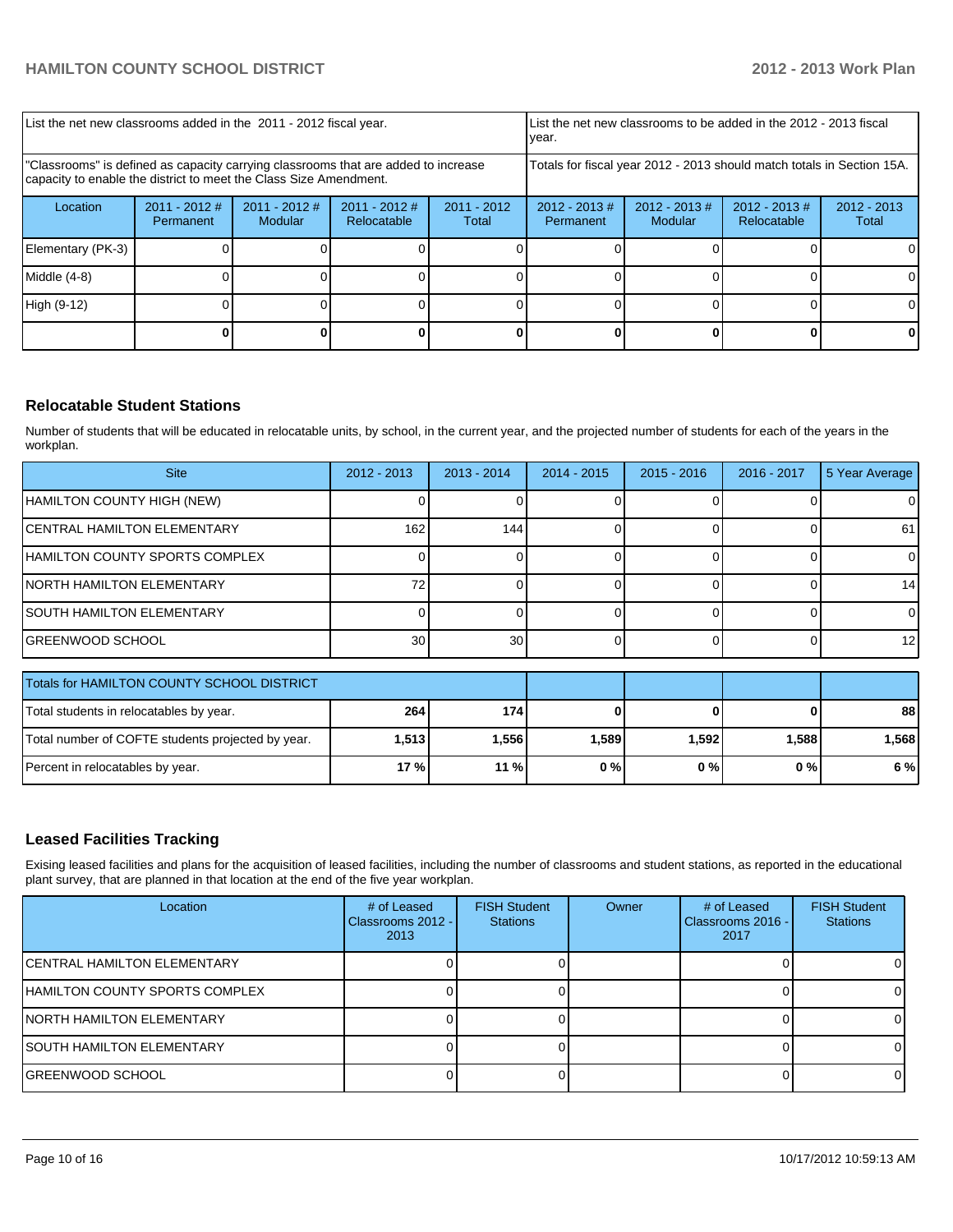| HAMILTON COUNTY HIGH (NEW) |  |  |  |
|----------------------------|--|--|--|
|                            |  |  |  |

#### **Failed Standard Relocatable Tracking**

Relocatable units currently reported by school, from FISH, and the number of relocatable units identified as 'Failed Standards'.

Nothing reported for this section.

# **Planning**

#### **Class Size Reduction Planning**

**Plans approved by the school board that reduce the need for permanent student stations such as acceptable school capacity levels, redistricting, busing, year-round schools, charter schools, magnet schools, public-private partnerships, multitrack scheduling, grade level organization, block scheduling, or other alternatives.**

The current class size reduction numbers are being met.

#### **School Closure Planning**

**Plans for the closure of any school, including plans for disposition of the facility or usage of facility space, and anticipated revenues.**

No school closures are planned.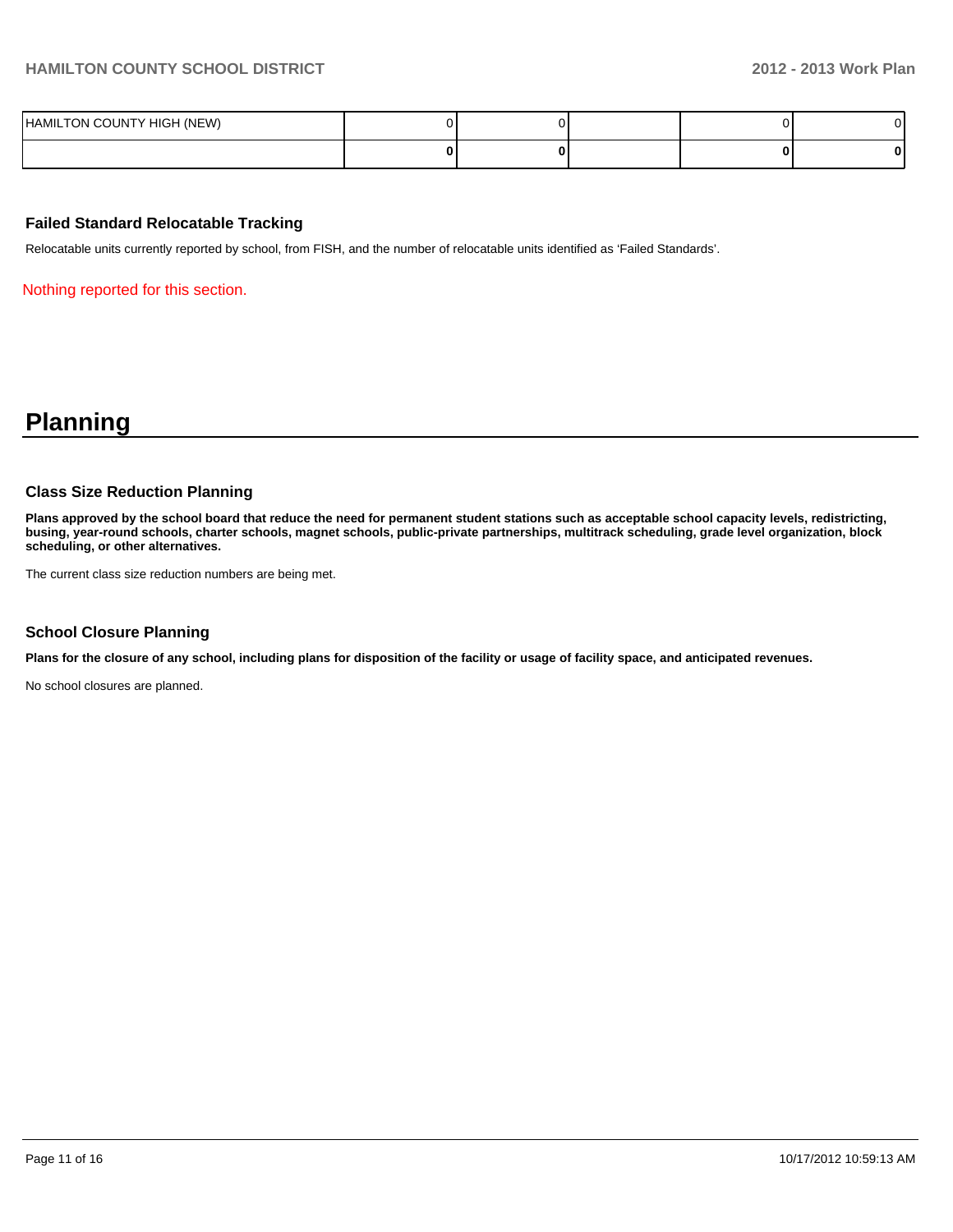Five Year Survey - Ten Year Capacity **10/17/2012** HAMILTON COUNTY SCHOOL DISTRICT

**Schedule of capital outlay projects projected to ensure the availability of satisfactory student stations for the projected student enrollment in K - 12 programs for the future 5 years beyond the 5-year district facilities work program.**

No items meet the criteria.

Five Year Survey - Ten Year Infrastructure **10/17/2012** HAMILTON COUNTY SCHOOL DISTRICT

**Proposed Location of Planned New, Remodeled, or New Additions to Facilities in 6 thru 10 out years (Section 28).**

#### No items meet the criteria.

**Plans for closure of any school, including plans for disposition of the facility or usage of facility space, and anticipated revenues in the 6 thru 10 out years (Section 29).**

No items meet the criteria.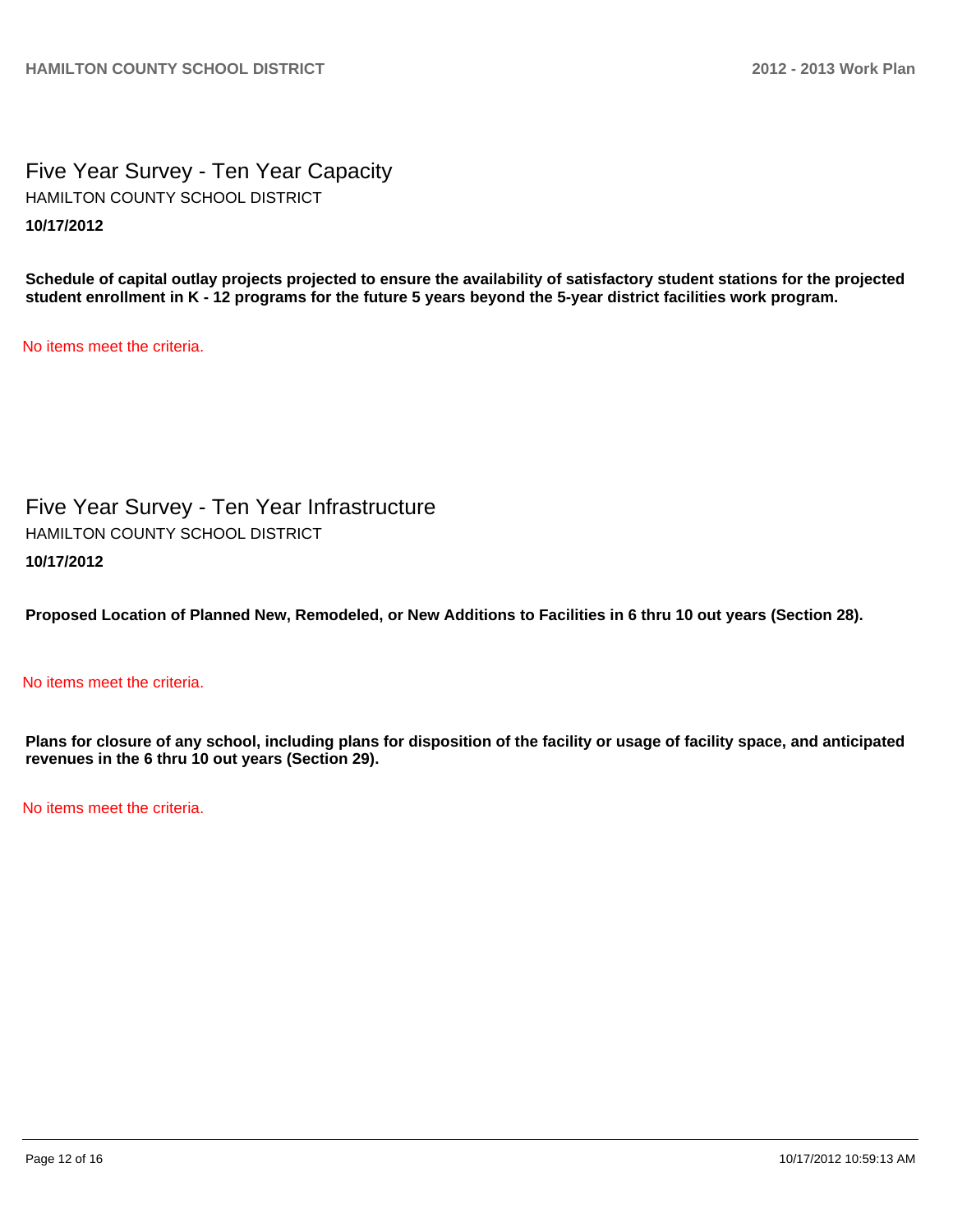# Five Year Survey - Ten Year Maintenance **10/17/2012** HAMILTON COUNTY SCHOOL DISTRICT

**District projects and locations regarding the projected need for major renovation, repair, and maintenance projects within the district in years 6 - 10 beyond the projects plans detailed in the five years covered by the work plan.**

| Project             | <b>Projected Cost</b> |
|---------------------|-----------------------|
| Reroofing           | \$300,000             |
| Painting            | \$250,000             |
| Carpet and Flooring | \$500,000             |
| A/C Replacement     | \$500,000             |
| Paving              | \$150,000             |
|                     | \$1,700,000           |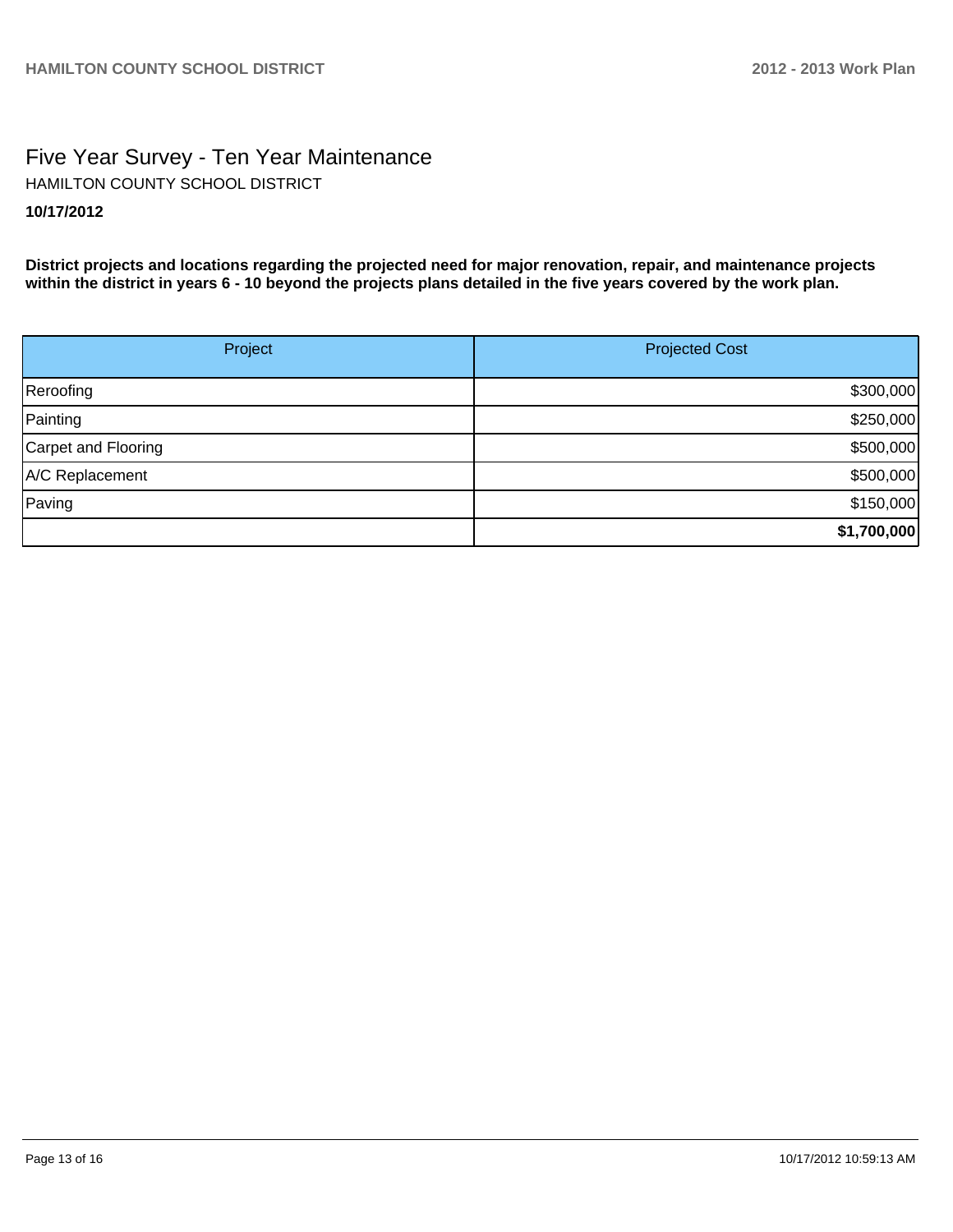# Five Year Survey - Ten Year Utilization HAMILTON COUNTY SCHOOL DISTRICT

## **10/17/2012**

**Schedule of planned capital outlay projects identifying the standard grade groupings, capacities, and planned utilization rates of future educational facilities of the district for both permanent and relocatable facilities.**

| <b>Grade Level</b><br>Projections | <b>FISH Student</b><br><b>Stations</b> | <b>Actual FISH</b><br>Capacity | Actual<br><b>COFTE</b> | Actual<br><b>Utilization</b> | Actual new<br><b>Student</b><br>Capacity to be<br>added/remove | Projected<br><b>COFTE</b> | Projected<br><b>Utilization</b> |
|-----------------------------------|----------------------------------------|--------------------------------|------------------------|------------------------------|----------------------------------------------------------------|---------------------------|---------------------------------|
| Elementary -<br>District Totals   | 1,538                                  | 1,538                          | 961.39                 | 62.51 %                      |                                                                | 758                       | 49.28 %                         |
| Middle - District<br>Totals       | 1,135                                  | 1,021                          | 624.62                 | 61.18 %                      |                                                                | 548                       | 53.67 %                         |
| High - District<br><b>Totals</b>  |                                        | 0                              | 0.00                   | 0.00 %                       |                                                                | 0                         | 0.00%                           |
| Other - ESE, etc                  | 280                                    | 90                             | 48.17                  | 53.52 %                      |                                                                | 28                        | 31.11 %                         |
|                                   | 2,953                                  | 2,649                          | 1,634.18               | 61.69 %                      |                                                                | 1,334                     | 50.36 %                         |

**Combination schools are included with the middle schools for student stations, capacity, COFTE and utilization purposes because these facilities all have a 90% utilization factor. Use this space to explain or define the grade groupings for combination schools.**

No comments to report.

Five Year Survey - Twenty Year Capacity

HAMILTON COUNTY SCHOOL DISTRICT

**10/17/2012**

**Schedule of capital outlay projects projected to ensure the availability of satisfactory student stations for the projected student enrollment in K - 12 programs for the future 11 - 20 years beyond the 5-year district facilities work program.**

No items match the criteria.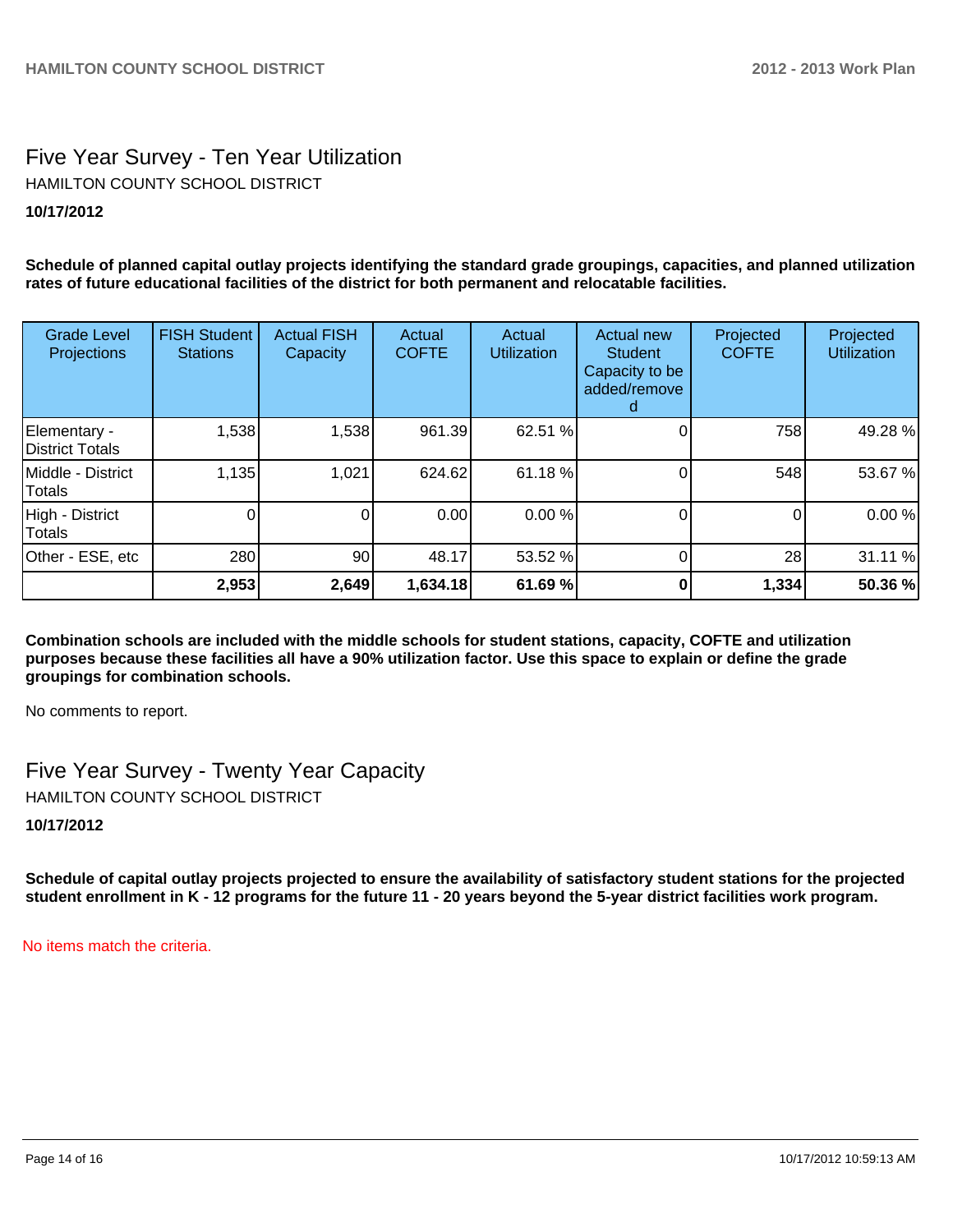# Five Year Survey - Twenty Year Infrastructure **10/17/2012** HAMILTON COUNTY SCHOOL DISTRICT

**Proposed Location of Planned New, Remodeled, or New Additions to Facilities in the 11 through 20 out years (Section 28).**

#### No items meet the criteria.

**Plans for closure of any school, including plans for disposition of the facility or usage of facility space, and anticipated revenues in the 11 through 20 out years (Section 29).**

No items meet the criteria.

Five Year Survey - Twenty Year Maintenance HAMILTON COUNTY SCHOOL DISTRICT

#### **10/17/2012**

**District projects and locations regarding the projected need for major renovation, repair, and maintenance projects within the district in years 11 - 20 beyond the projects plans detailed in the five years covered by the work plan.**

| Project               | <b>Projected Cost</b> |
|-----------------------|-----------------------|
| Reroofing             | \$500,000             |
| Painting Projects     | \$300,000             |
| Carpet/Floor Projects | \$500,000             |
| A/C Replacement       | \$600,000             |
| Paving                | \$150,000             |
|                       | \$2,050,000           |